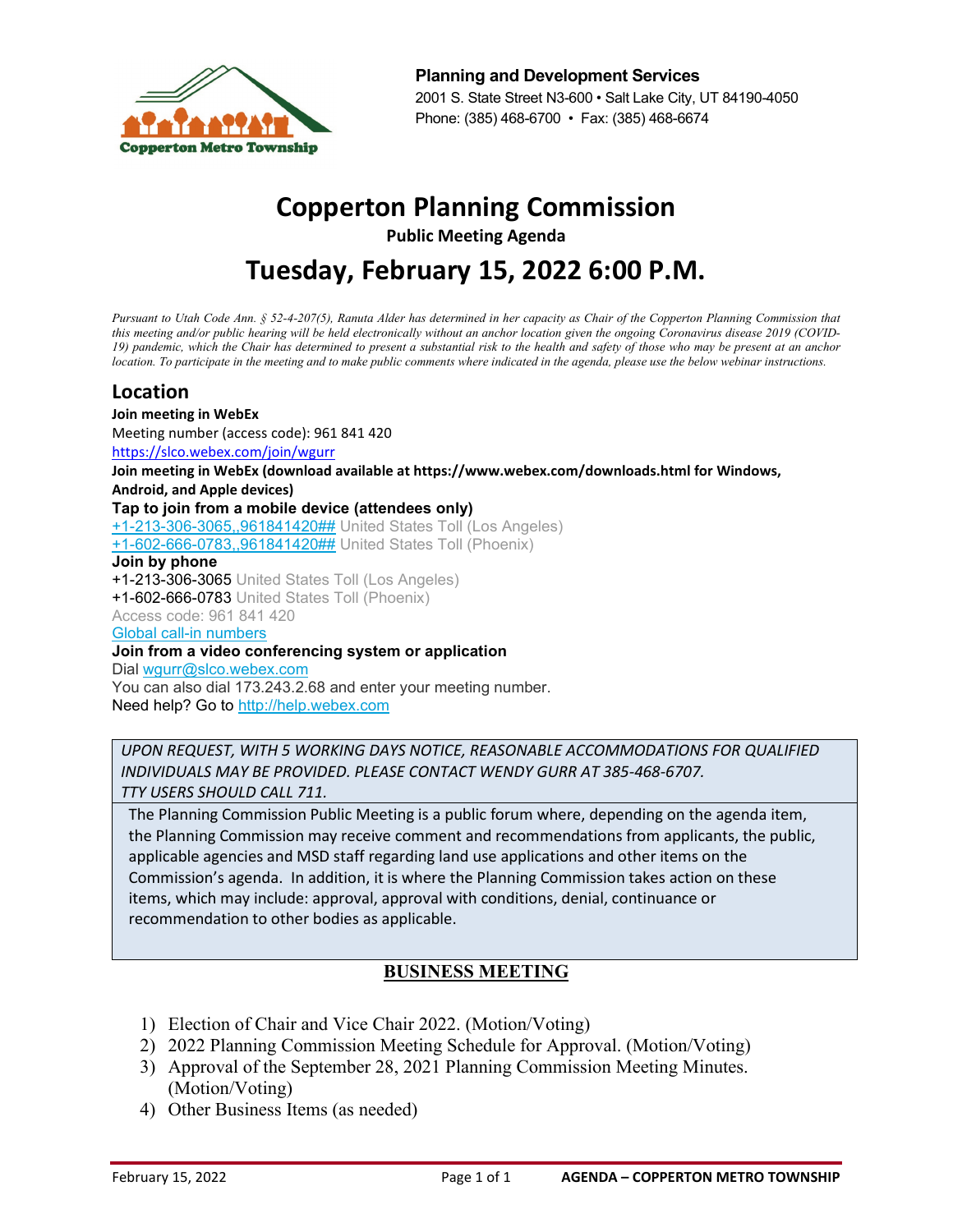#### **PUBLIC MEETING(S)**

Pursuant with State Code 10-2-401.5, the Planning Commission is holding a public meeting to allow affected entities to review and provide comment on Copperton's Draft Annexation Policy Plan. Long Range Planner, Kayla Mauldin, will give a brief presentation on the draft. Then, the time will be opened up for affected entities to provide comment, or for staff to read written comment that has been submitted by affected entities unable to attend. **Presenter:** Kayla Mauldin (Motion/Voting)

The Planning Commission will accept input from the Affected Entities on the Annexation Policy Plan. If an affected entity or member of the public is unable to attend the public meeting, they may submit written comments on or before Friday, February 18, 2022.

#### **ADJOURN**